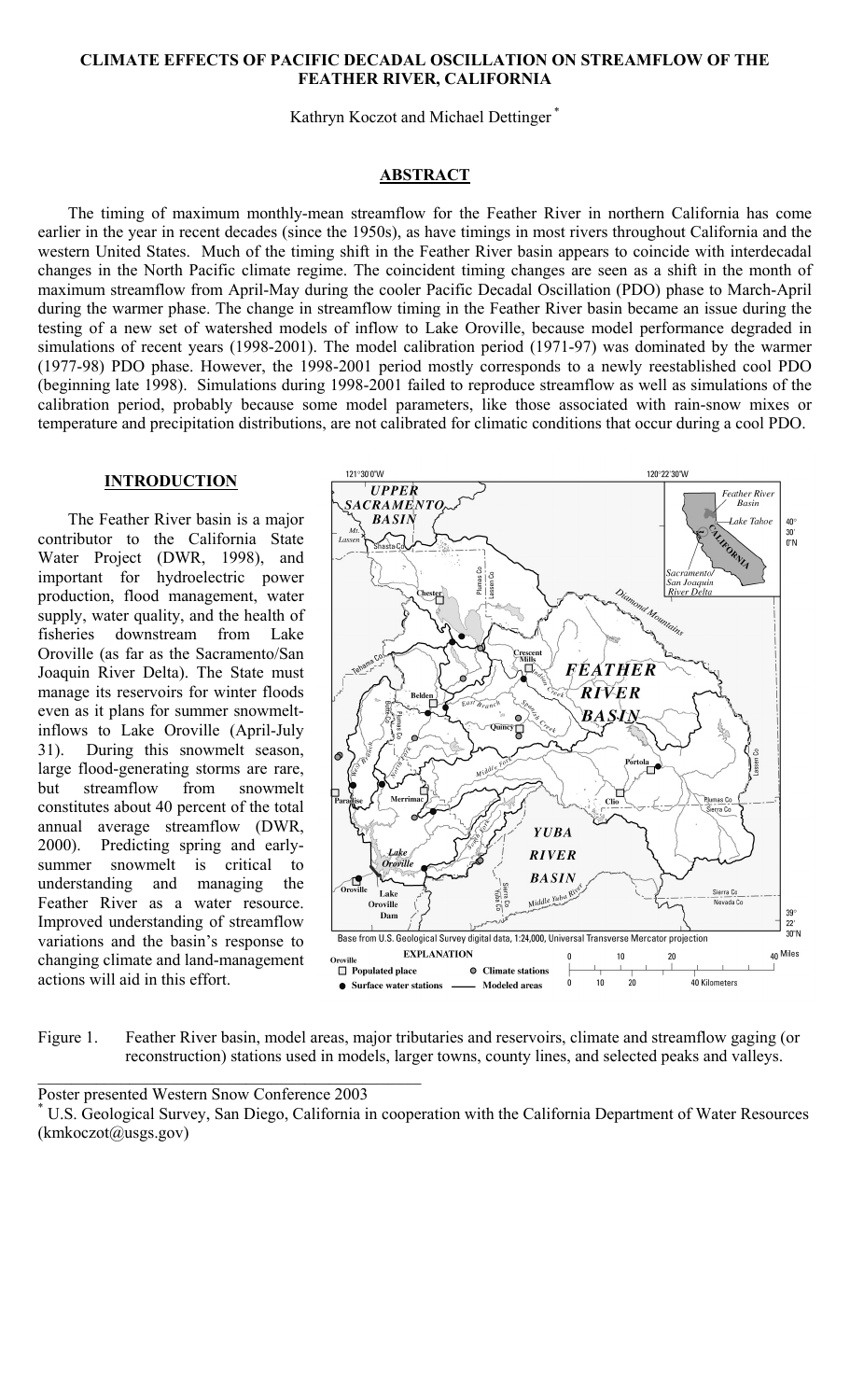## **PHYSICAL CHARACTERISTICS OF THE FEATHER RIVER BASIN**

## **Basin Elevations**

The basin encompasses 3,600 square miles (fig. 1) with altitudes ranging from 900 feet at Lake Oroville Dam to 9,500 feet near Mt. Lassen. The average snowline is about 5500 feet (fig. 2). Because fifty-five percent of the basin is between 2000 and 5500 feet, much of the basin is often warmer than freezing in winter, and very sensitive to slight temperature changes which the affect the formation of a snowpack. Depending on the location and storm conditions, distributions of snow and rain are variable and difficult to estimate, yet crucial to streamflow simulation. Because of the low elevations and warmer than freezing temperatures in winter, predicting summertime snowmelt-fed streamflow in this basin is particularly challenging.



Modified from U.S. Geological Survey, 30 meter Digital Elevation Models.

Figure 2. Map of basin showing elevations above and below 5500 feet above sea level (snowline).

# **Climate**

The basin receives about 45 inches of precipitation per year on average, and ranges from about 13 inches in the rain shadow of the Sierra Nevada to 125 inches at the highest points in the basin (fig. 3; Daly and others, 1994). The climate is Mediterranean with most precipitation occurring in the cool season (November-March). Mean monthly temperatures (measured at stations below 4600 feet) range from highs of  $60-71$  °F to lows of 33-46 °F. Much of the basin receives precipitation as snowfall during the winter. Because temperatures in most of the basin are at or above freezing at some time during most winter storms, rain and rainon-snow are not uncommon. For example, at the Canyon Dam (CNY) weather station at 4650 feet elevation, temperatures during about 15 percent of winter storm days never rise above freezing and 15 percent never drop below freezing. Thus, 70 percent of storm days fluctuate above and



Modified from Parameter-Elevation Regressions on Independent Slopes Model (PRISM); Daly and others, 1994

below freezing in the broad middle-altitude band of the basin. As a consequence, streamflow fluctuations in the basin are almost as closely tied to temperatures as they are to precipitation. Both precipitation and temperature must be well represented in order to model the Feather River streamflows.

Figure 3. Patterns of mean-annual precipitation from Parameter-elevation Regressions on Independent Slopes Model (PRISM) of Daly and others, (1994; 30 year mean-annual average, 1961-1990).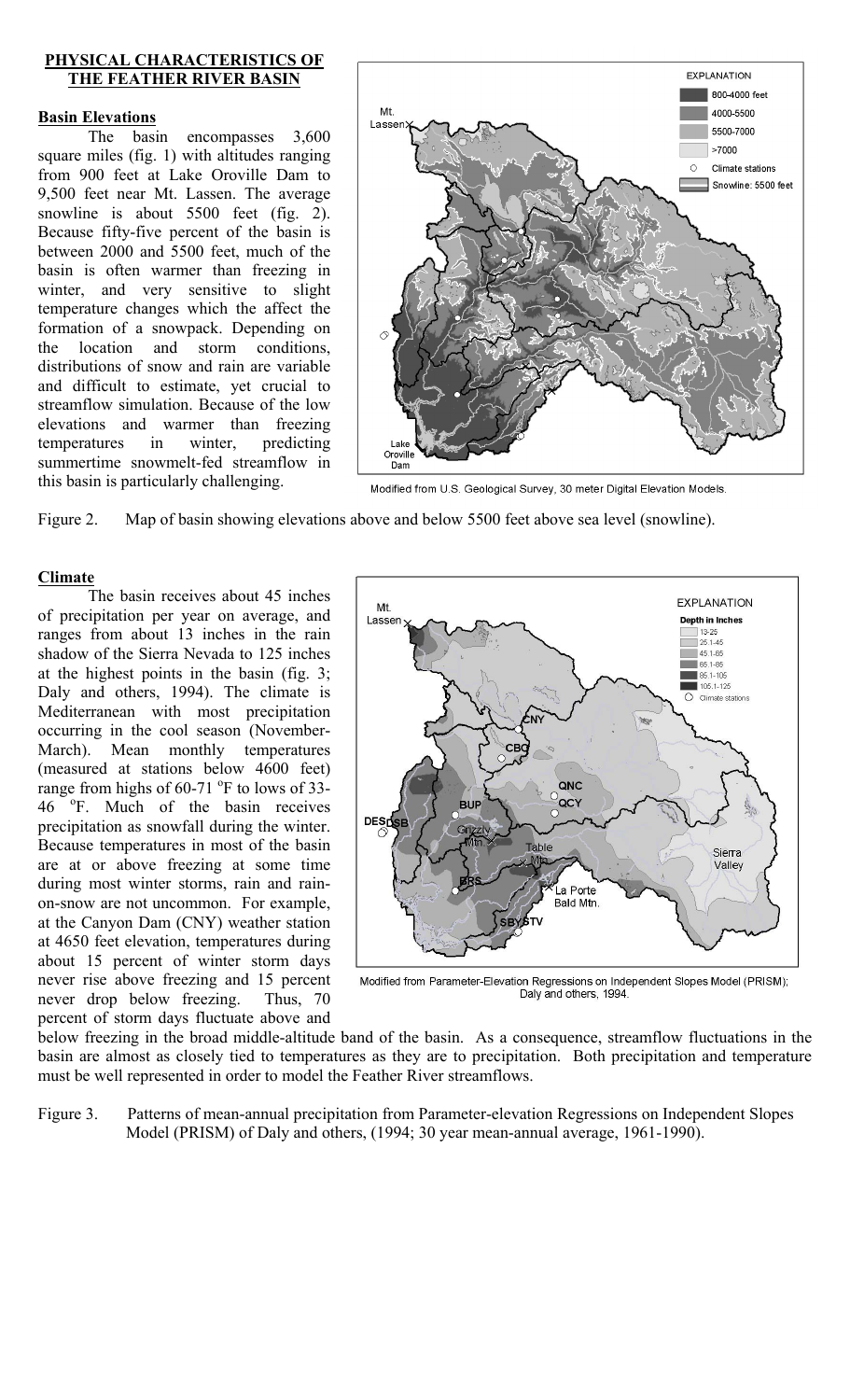### **Reconstructed Streamflow**

Because streamflow into Lake Oroville is heavily regulated upstream and no natural-flow data are available, monthly-reconstructions of full-natural flows from the California Department of Water Resources (DWR; reconstructed-streamflow station FTO; [http://cdec.water.ca.gov\)](http://cdec.water.ca.gov/) were used, in this study, to represent natural variations of streamflow in response to climate variations. Reconstructions were computed from measurements at the USGS gaging station (11407000) below the Lake, and include corrections for the regulation of the Oroville Complex facilities, exports, imports, diversions for hydropower and irrigation, and change in storage and evaporation in the larger reservoirs.

#### **PACIFIC DECADAL OSCILLATION DEFINED**

The Pacific Decadal Oscillation (PDO; fig. 4) is a long-term index of sea-surface temperature fluctuation of the North Pacific Ocean. Associated with this fluctuation, sea-surface temperatures become warmer and cooler every 20 to 30 years along the west coast of North America (Mantua and others, 1997). Between 1949-76, the North Pacific climate was influenced by a warm wedge of higher than normal sea-surface heights and temperatures in the central-to-western North Pacific and a horseshoe pattern of lower-than-normal sea-surface heights and temperatures along the west coast of North America (which together form a cool-PDO pattern). Between 1977 and 1998, the pattern was reversed, so that the central-to-western Pacific Ocean was cool while the west coast of North America was warm (a warm PDO pattern). These distributions of warm and cool water affect air temperatures along the west coast and reflect long-term changes (20-30 years) in the paths of storms and winds across the United States. In late 1998, the North Pacific climate returned to the cool-PDO pattern that dominated the 1949-76 period, and if this pattern persists interdecadally (every 20-30 years), the change can be expected to influence the hydroclimatology of the western United States for years to come (Cayan and others, 2001; Schmidt and Webb, 2001; McCabe and Dettinger, 2002).



Figure 4. Index showing warm phase (above zero) and cool phase (below zero) Pacific Decadal Oscillation (Mantua andothers, 1997; ftp://ftp.atmos.washington.edu/mantua/pnw\_impacts/INDICES/PDO.latest).

## **EFFECTS OF PACIFIC DECADAL OSCILLATION**

Streamflow timing in the Feather River, as in much of the West, varies from year to year, and from decade to decade, depending on the timing of precipitation and on temperatures during winter and spring (Dettinger and Cayan, 1995; Cayan and others, 2001). To understand some of the longer-term variations of the reconstructed streamflow into Lake Oroville (station FTO data series, 1906-1997), the timing of maximum monthly streamflows for each year was evaluated. The interdecadal long-term mean monthly flows for the period 1977-97 (fig. 5), show earlier peak flows characterized by a "warm PDO", in response to warmer basin conditions, increased rainfall, and earlier snowmelt. Later peak flows characterize the "cool PDO" phase from 1949-76, in response to cooler basin conditions, more snow, and later snowmelt. During a warm-PDO phase from 1925-48, flows peaked in April, earlier than in the cool-PDO period (1949-76) that followed. The model calibration period (1971-97), straddles these PDO regimes, with most years from the recent warm (1977–98) PDO. Therefore, current model calibrations may be biased towards hydrologic conditions of the warm PDO phase. Early years of the calibration period (1971– 76) were likely influenced by the cool (1949–76) PDO.